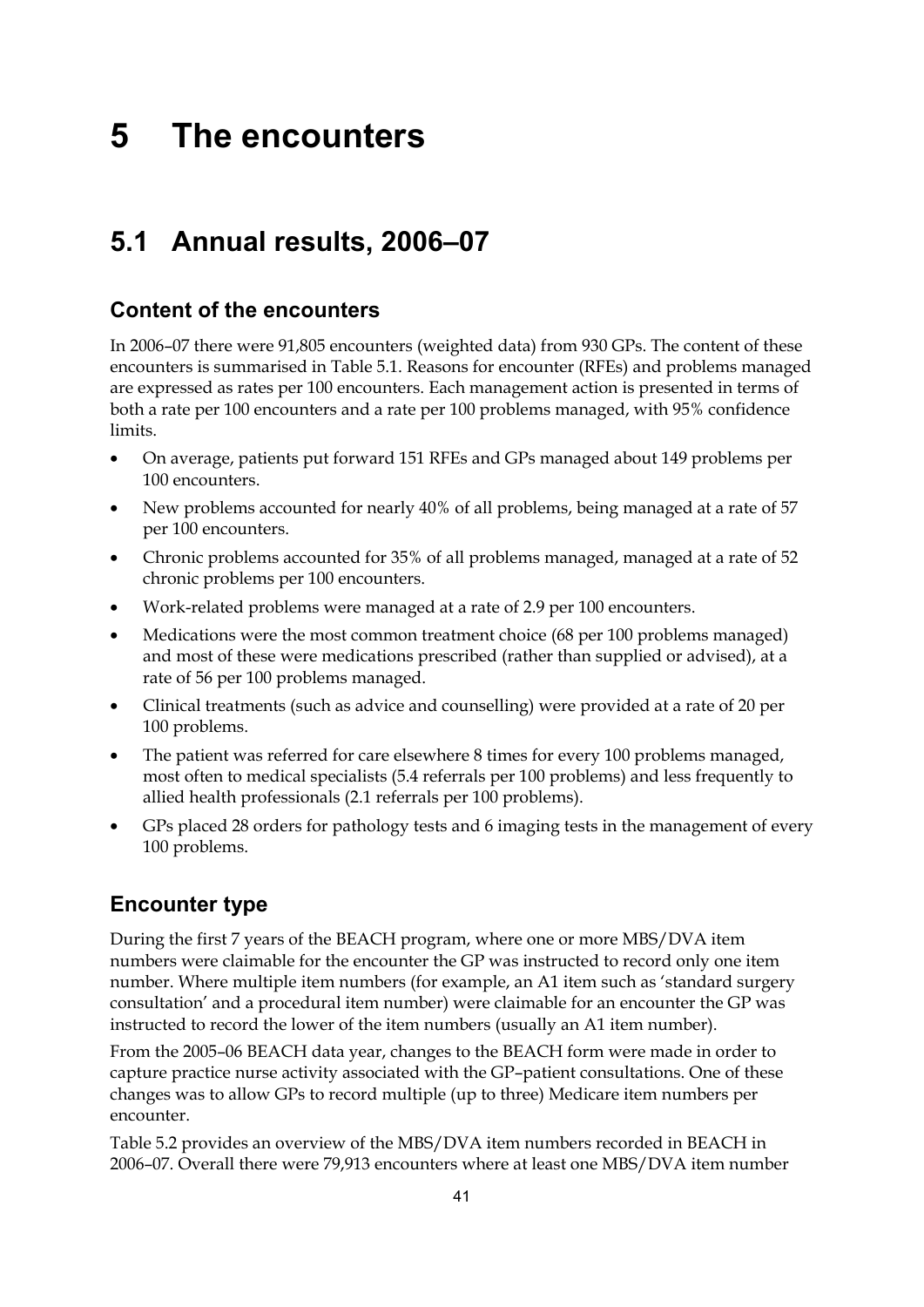was recorded. Where at least one item number was recorded at BEACH encounters, only one item number was recorded at three-quarters of BEACH encounters.

| Variable                | <b>Number</b> | Rate per 100<br>encounters<br>$(n = 91,805)$ | 95%<br><b>LCL</b> | 95%<br><b>UCL</b> | Rate per 100<br>problems<br>$(n = 136, 333)$ | 95%<br><b>LCL</b> | 95%<br><b>UCL</b> |
|-------------------------|---------------|----------------------------------------------|-------------------|-------------------|----------------------------------------------|-------------------|-------------------|
| General practitioners   | 930           |                                              |                   |                   |                                              |                   |                   |
| Encounters              | 91,805        |                                              |                   |                   |                                              |                   |                   |
| Reasons for encounter   | 138,434       | 150.8                                        | 148.9             | 152.7             |                                              |                   |                   |
| Problems managed        | 136,333       | 148.5                                        | 146.4             | 150.6             |                                              |                   |                   |
| New problems            | 51,895        | 56.5                                         | 55.1              | 57.9              | 38.1                                         | 37.1              | 39.0              |
| Work-related            | 2,620         | 2.9                                          | 2.6               | 3.1               | 1.9                                          | 1.8               | 2.1               |
| Chronic problems        | 47,810        | 52.1                                         | 50.4              | 53.7              | 35.1                                         | 34.2              | 35.9              |
| Medications             | 93,193        | 101.5                                        | 99.2              | 103.9             | 68.4                                         | 67.0              | 69.7              |
| Prescribed              | 76,430        | 83.3                                         | 81.0              | 85.5              | 56.1                                         | 54.7              | 57.4              |
| GP-supplied             | 8,160         | 8.9                                          | 8.2               | 9.6               | 6.0                                          | 5.5               | 6.5               |
| Advised OTC             | 8,604         | 9.4                                          | 8.7               | 10.1              | 6.3                                          | 5.8               | 6.8               |
| Other treatments        | 41,011        | 44.7                                         | 42.3              | 47.0              | 30.1                                         | 28.6              | 31.5              |
| Clinical*               | 27,084        | 29.5                                         | 27.6              | 31.4              | 19.9                                         | 18.7              | 21.1              |
| Procedural*             | 13,927        | 15.2                                         | 14.4              | 16.0              | 10.2                                         | 9.7               | 10.7              |
| Referrals               | 11,224        | 12.2                                         | 11.7              | 12.7              | 8.2                                          | 7.9               | 8.5               |
| Specialist*             | 7,387         | 8.0                                          | 7.7               | 8.4               | 5.4                                          | 5.2               | 5.7               |
| Allied health services* | 2,819         | 3.1                                          | 2.9               | 3.3               | 2.1                                          | 1.9               | 2.2               |
| Hospital*               | 366           | 0.4                                          | 0.3               | 0.5               | 0.3                                          | 0.2               | 0.3               |
| Emergency department*   | 149           | 0.2                                          | 0.1               | 0.2               | 0.1                                          | 0.1               | 0.1               |
| Other medical services* | 89            | 0.1                                          | 0.1               | 0.1               | 0.1                                          | 0.0               | 0.1               |
| Other referrals*        | 413           | 0.4                                          | 0.4               | 0.5               | 0.3                                          | 0.3               | 0.3               |
| Pathology               | 38,963        | 42.4                                         | 40.7              | 44.2              | 28.6                                         | 27.5              | 29.6              |
| Imaging                 | 8,229         | 9.0                                          | 8.6               | 9.3               | 6.0                                          | 5.8               | 6.3               |
| Other investigations    | 971           | 1.1                                          | 1.0               | 1.2               | 0.7                                          | 0.6               | 0.8               |

| Table 5.1: Summary of morbidity and management, 2006-07 |  |
|---------------------------------------------------------|--|
|---------------------------------------------------------|--|

\* Includes multiple ICPC-2 or ICPC-2 PLUS codes (see Appendix 4, <www.aihw.gov.au/publications/index.cfm>).

*Note:* LCL—lower confidence limit; UCL—upper confidence limit; OTC—over-the-counter.

### **Table 5.2: Overview of MBS items recorded, 2006–07**

| Variable                                                 | <b>Number</b> | Per cent of<br>encounters |
|----------------------------------------------------------|---------------|---------------------------|
| Encounters at which one MBS item was recorded            | 62.236        | 77.9                      |
| Encounters at which two MBS items were recorded          | 16.510        | 20.7                      |
| Encounters at which three MBS items were recorded        | 1.167         | 1.5                       |
| Total encounters at which at least one item was recorded | 79.913        | 100.0                     |

*Note:* 11 encounters at which only a bulk-billing item number was recorded are not included in this table.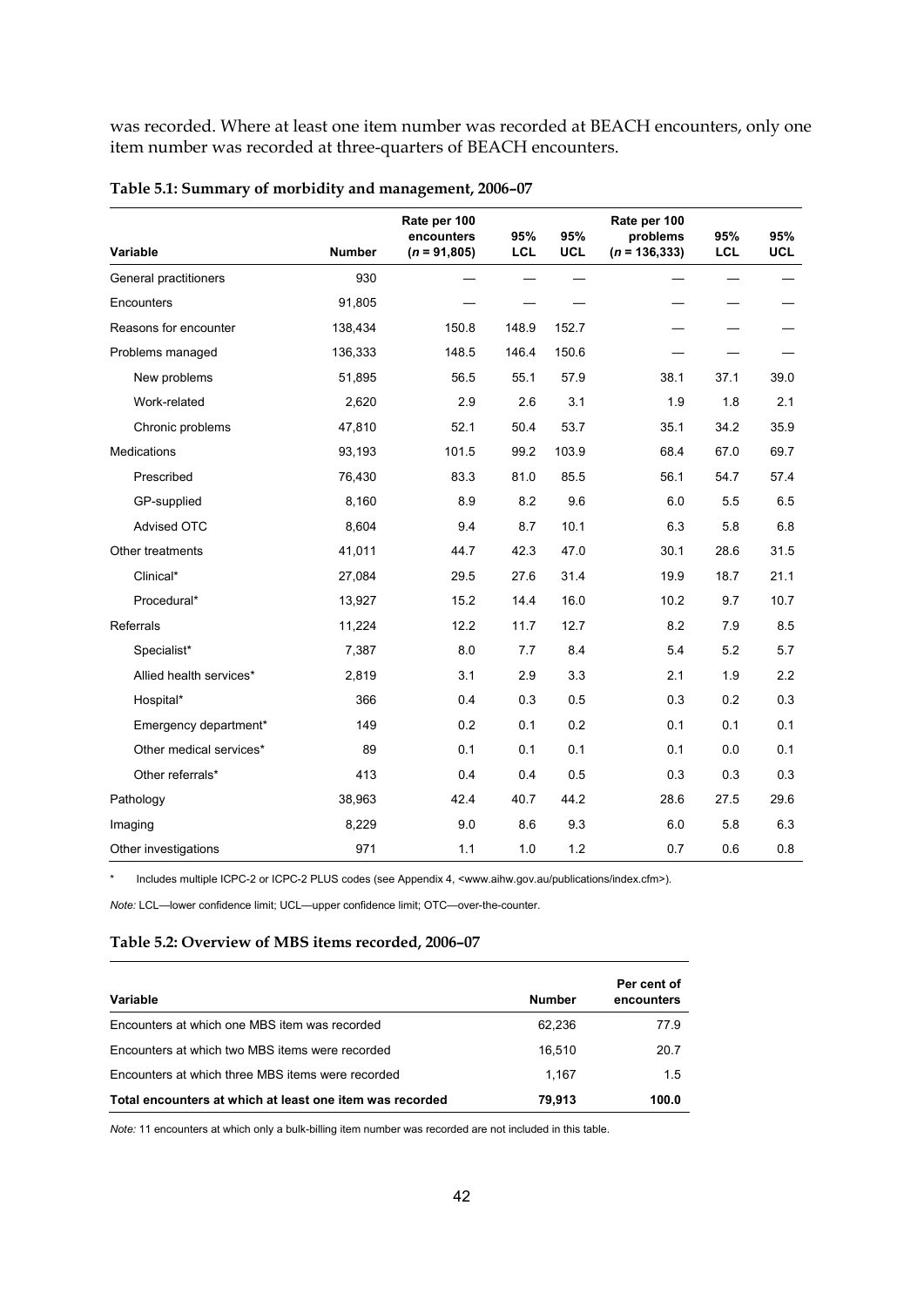Table 5.3 reports the breakdown of encounter type (by payment source), counting a single Medicare item number per encounter (where applicable). The item numbers reported in this table were selected (from multiple items recorded at an encounter) according to priority, with A1 Medicare items of service taking priority over other items (see Chapter 2).

- Indirect encounters (where the patient was not seen by the GP) accounted for 1.8% of all encounters.
- Direct encounters (patient was seen by the GP) accounted for 98.2% of all encounters.
- Direct encounters where the GP indicated that no charge was made arose on average once per 200 encounters.
- About 96% of all direct encounters were claimable either through Medicare or the DVA.
- Encounters payable through workers compensation accounted for 2.3% of encounters.
- Encounters payable through other sources (including hospital paid encounters) accounted for 1.1% of encounters.
- There were 31 encounters where the only item recorded related to practice nurse activity, but the GP had indicated that she or he had seen the patient him/herself. There were 35 encounters at which a practice nurse item was recorded and the GP had indicated that they had not seen the patient. These were counted as indirect encounters.

| Variable                                      | <b>Number</b> | Per cent of all<br>encounters <sup>(a)</sup><br>$(n = 91,805)$ | 95%<br><b>LCL</b> | 95%<br><b>UCL</b> | Per cent of<br>direct<br>encounters<br>$(n = 83, 106)$ |
|-----------------------------------------------|---------------|----------------------------------------------------------------|-------------------|-------------------|--------------------------------------------------------|
| General practitioners                         | 930           |                                                                |                   |                   |                                                        |
| Indirect encounters <sup>(b)</sup>            | 1,531         | 1.8                                                            | 1.6               | 2.1               |                                                        |
| Practice nurse only items (indirect encs)     | 35            | 0.0                                                            | 0.0               | 0.1               |                                                        |
| Direct encounters                             | 83,106        | 98.2                                                           | 97.9              | 98.4              | 100.0                                                  |
| No charge                                     | 430           | 0.5                                                            | 0.4               | 0.6               | 0.5                                                    |
| MBS/DVA items of service (all) <sup>(c)</sup> | 79,913        | 94.4                                                           | 94.0              | 94.9              | 96.2                                                   |
| MBS/DVA items of service (GPs only)           | 79,847        | 94.3                                                           | 93.9              | 94.8              | 96.1                                                   |
| Practice nurse only items (direct encs)       | 31            | 0.0                                                            | 0.0               | 0.1               | 0.0                                                    |
| Workers compensation                          | 1,925         | 2.3                                                            | 2.1               | 2.5               | 2.3                                                    |
| Other paid (hospital, state, etc.)            | 876           | 1.0                                                            | 0.8               | 1.3               | 1.1                                                    |
| Practice nurse only items (unspecified)       | 0             | 0.0                                                            | 0.0               | 0.0               |                                                        |
| Subtotal                                      | 84,637        | 100.0                                                          |                   |                   |                                                        |
| Missing <sup>(d)</sup>                        | 7,167         |                                                                |                   |                   |                                                        |
| <b>Total encounters</b>                       | 91,805        |                                                                |                   |                   |                                                        |

#### **Table 5.3: Type of encounter, 2006–07**

(a) Missing data removed from analysis.

(b) Three encounters involving chronic disease management or case conference items were recorded as indirect encounters.

(c) Includes 35 indirect encounters at which a practice nurse item only was recorded.

(d) If the 'Patient not seen' box was ticked, and MBS items other than chronic disease management items or case conference items were recorded, those items were included as missing data.

*Note:* LCL—lower confidence limit; UCL—upper confidence limit; MBS—Medicare Benefits Schedule; encs—encounters; DVA—Australian Government Department of Veterans' Affairs.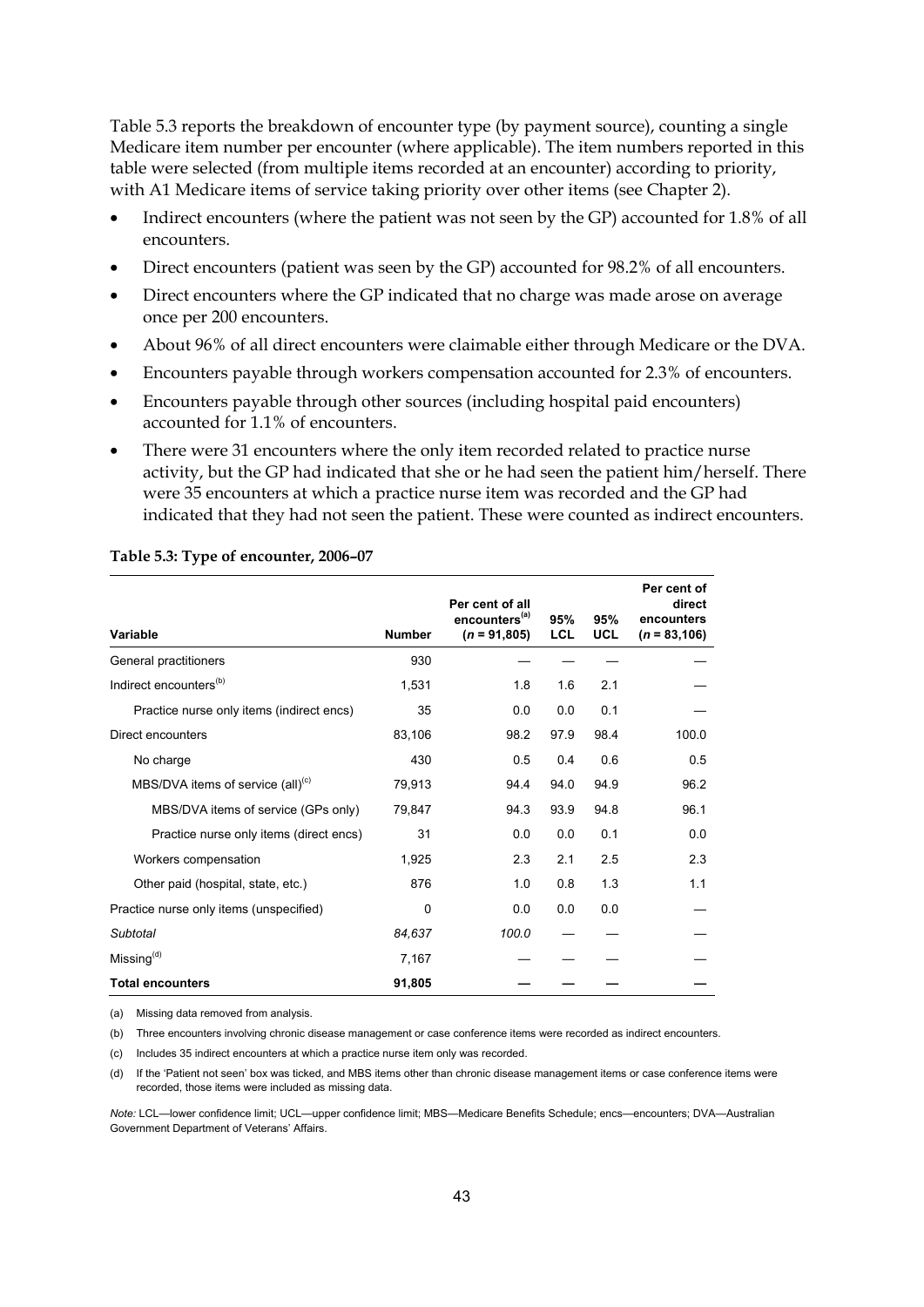Table 5.4 provides a summary of the MBS items recorded in BEACH, counting one item number only, using the same method described for Table 5.3. This provides comparable data to those reported in previous years. This table is used as the comparison in 'Changes over time' (Section 5.2).

- Standard surgery consultations accounted for the majority (83.3%) of Medicare/DVAclaimable consultations, at a rate of 78.6 per 100 encounters.
- One in 10 Medicare/DVA encounters were long surgery consultations.
- Short and prolonged surgery consultations, home visits and residential aged care consultations were relatively rare, and encounters occurring in hospitals infrequent.
- Chronic disease management items, health assessments and GP mental health care items were all recorded rarely. There were no case conferences recorded during the 2006–07 BEACH year.

**Table 5.4: Summary of MBS/DVA items recorded (counting one item number per encounter only), 2006–07** 

| <b>MBS/DVA item</b>                    | <b>Number</b> | Rate per 100<br>encounters <sup>(a)</sup><br>$(n = 91,805)$ | 95%<br><b>LCL</b> | 95%<br><b>UCL</b> | Per cent of<br>Medicare-paid<br><b>GP</b> items<br>$(n = 79, 847)$ |
|----------------------------------------|---------------|-------------------------------------------------------------|-------------------|-------------------|--------------------------------------------------------------------|
| Short surgery consultations            | 903           | 1.1                                                         | 0.9               | 1.3               | 1.1                                                                |
| Standard surgery consultations         | 66,552        | 78.6                                                        | 77.6              | 79.7              | 83.3                                                               |
| Long surgery consultations             | 7,951         | 9.4                                                         | 8.8               | 10.0              | 10.0                                                               |
| Prolonged surgery consultations        | 488           | 0.6                                                         | 0.5               | 0.7               | 0.6                                                                |
| Home visits                            | 735           | 0.9                                                         | 0.7               | 1.1               | 0.9                                                                |
| Hospital                               | 188           | 0.2                                                         | 0.1               | 0.3               | 0.2                                                                |
| Residential aged care facility         | 1,054         | 1.2                                                         | 1.0               | 1.5               | 1.3                                                                |
| Health assessments                     | 215           | 0.3                                                         | 0.2               | 0.3               | 0.3                                                                |
| Chronic disease management items       | 341           | 0.4                                                         | 0.3               | 0.5               | 0.4                                                                |
| Case conferences                       | $\Omega$      | 0.0                                                         | 0.0               | 0.0               | 0.0                                                                |
| GP mental health care                  | 179           | 0.2                                                         | 0.2               | 0.3               | 0.2                                                                |
| Incentive payments                     | 128           | 0.2                                                         | 0.1               | 0.2               | 0.2                                                                |
| Other items                            | 1,112         | 1.3                                                         | 1.1               | 1.6               | 1.4                                                                |
| <b>MBS items of service (GPs only)</b> | 79,847        | 94.3                                                        | 93.9              | 94.8              | 100.0                                                              |

(a) Missing data removed from analysis.

*Note:* LCL—lower confidence limit; UCL—upper confidence limit; MBS—Medicare Benefits Schedule; DVA—Australian Government Department of Veterans' Affairs.

Table 5.5 provides the distribution of all Medicare item numbers recorded across Medicare item number groups. Overall, there were 98,768 MBS item numbers recorded in BEACH in 2006–07. An average of 1.2 items was recorded at encounters where at least one MBS item was recorded.

Surgery consultations (including short, standard, long and prolonged) accounted for over three-quarters of all MBS items recorded in BEACH. They were the most commonly recorded type of item number, at 95% of the encounters where at least one item was recorded (Table 5.4).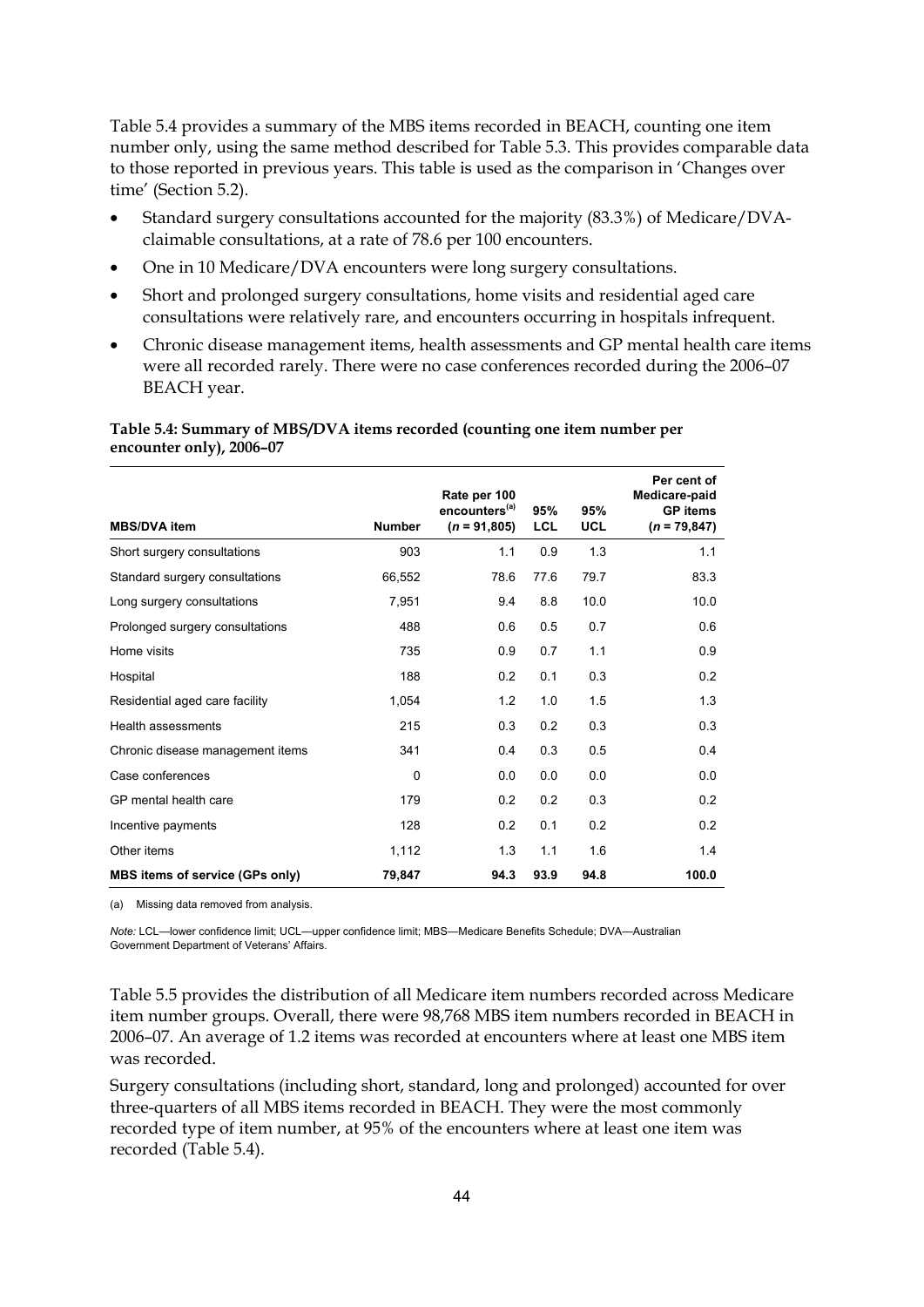The second most commonly recorded were items for bulk-billed services, which accounted for 15.0% of all items recorded. Items for hospital, residential aged care and home visits were recorded at one in every 50 encounters. Practice nurse items were recorded at 1.9% of all encounters (Table 5.5). For a more detailed breakdown of practice nurse item numbers, and related data on practice nurse activity, please refer to Chapter 13.

### **Consultation length**

In a subsample of 33,758 BEACH encounters containing start and finish times for A1 Medicare/DVA-claimable encounters, the mean length of consultation in 2006–07 was 14.9 minutes (95% CI: 14.7–15.2) and the median length was 13.0 minutes (Table 5.8). Methods describing the substudy from which consultation length data are collected are described in Section 2.5.

For all MBS/DVA-claimable encounters, the mean length of consultation in 2006–07 was 15.1 minutes (95% CI: 14.8–15.3), with a median length of 13.0 minutes.

|                                                                  | All MBS items <sup>(a)</sup> |             | At least one item recorded <sup>(b)</sup> |             |            |                   |  |
|------------------------------------------------------------------|------------------------------|-------------|-------------------------------------------|-------------|------------|-------------------|--|
| <b>Variable</b>                                                  | <b>Number</b>                | Per<br>cent | <b>Number</b>                             | Per<br>cent | 95%<br>LCL | 95%<br><b>UCL</b> |  |
| Surgery consultations                                            | 75,894                       | 76.8        | 75,894                                    | 95.0        | 94.4       | 95.5              |  |
| Hospital, residential aged care and home visits                  | 1,978                        | 2.0         | 1,978                                     | 2.5         | 2.0        | 2.9               |  |
| <b>Health assessments</b>                                        | 241                          | 0.2         | 241                                       | 0.3         | 0.2        | 0.4               |  |
| Chronic disease management items (including case<br>conferences) | 574                          | 0.6         | 483                                       | 0.6         | 0.5        | 0.7               |  |
| Incentive payments                                               | 139                          | 0.1         | 139                                       | 0.2         | 0.1        | 0.2               |  |
| Acupuncture                                                      | 135                          | 0.1         | 135                                       | 0.2         | 0.1        | 0.3               |  |
| Bulk-billed services <sup>(c)</sup>                              | 14,783                       | 15.0        | 14,782                                    | 18.5        | 16.6       | 20.4              |  |
| Practice nurse services                                          | 1,835                        | 1.9         | 1,823                                     | 2.3         | 1.9        | 2.7               |  |
| Diagnostic procedures and investigations                         | 502                          | 0.5         | 494                                       | 0.6         | 0.5        | 0.7               |  |
| Therapeutic procedures                                           | 350                          | 0.4         | 349                                       | 0.4         | 0.3        | 0.5               |  |
| Surgical operations                                              | 1,244                        | 1.3         | 1,176                                     | 1.5         | 1.3        | 1.7               |  |
| Diagnostic imaging services                                      | 26                           | 0.0         | 25                                        | 0.0         | 0.0        | 0.1               |  |
| Pathology services                                               | 219                          | 0.2         | 216                                       | 0.3         | 0.2        | 0.3               |  |
| Other items                                                      | 638                          | 0.6         | 636                                       | 0.8         | 0.6        | 1.0               |  |
| <b>Total items/encounters</b>                                    | 98,768                       | 100.0       | 79,847                                    |             |            |                   |  |

#### **Table 5.5: Medicare item number distribution across item number groups, 2006–07**

(a) Up to 3 MBS items could be recorded at each encounter. Missing data removed from analysis.

(b) Identifies encounters where at least one item from a MBS group was recorded.

(c) Includes 10 encounters with only a bulk-billing service item recorded at the encounter.

*Note:* LCL—lower confidence limit; UCL—upper confidence limit; MBS—Medicare Benefits Schedule.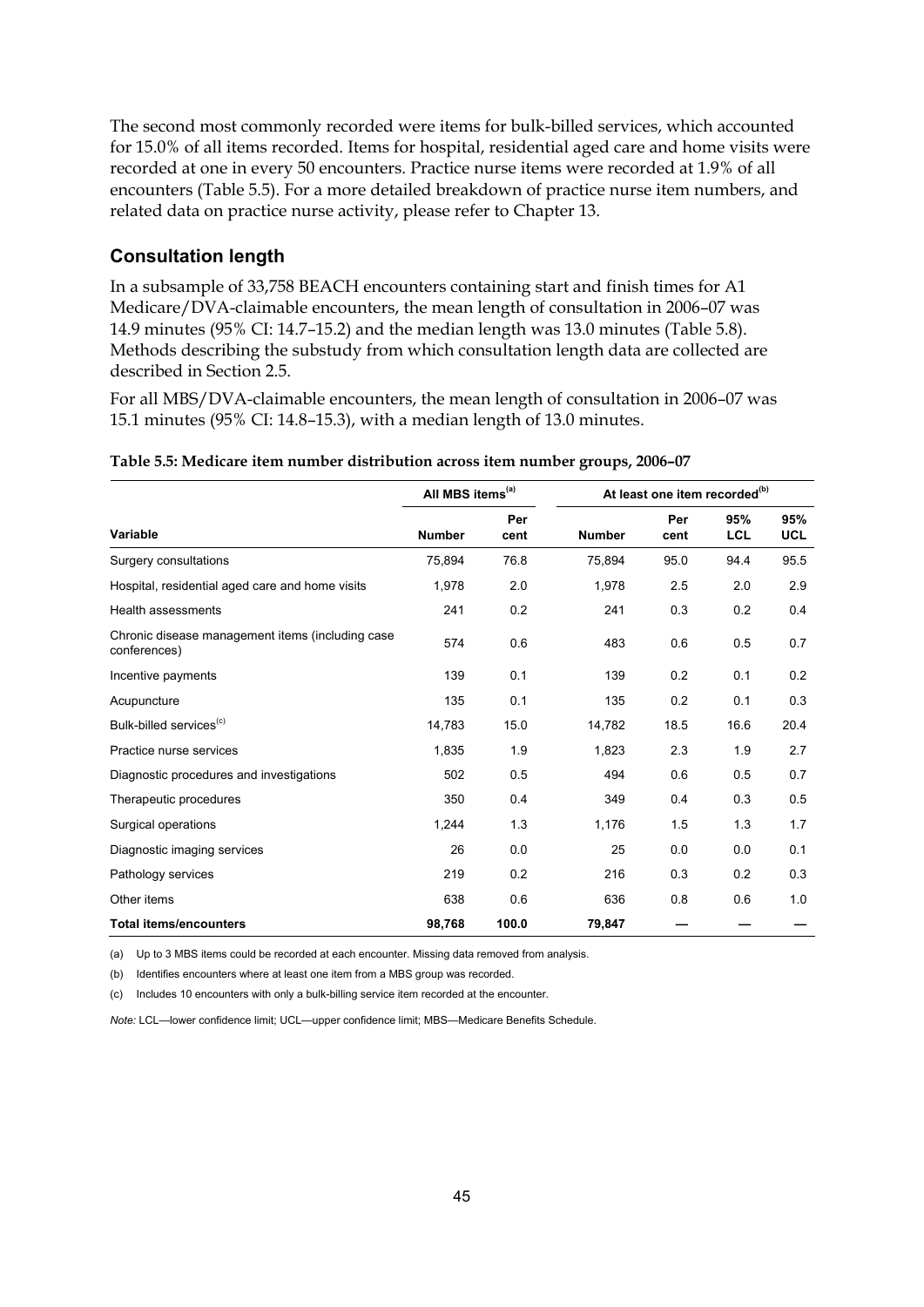# **5.2 Changes over time, 1998–99 to 2006–07**

## **Content of the encounters**

Table 5.6 provides an overview of the changes over time for data collected in BEACH between 1998–99 and 2006–07. There were significantly more RFEs reported in 2006–07 than in 1998–99, equating to an additional 3.6 million RFEs reported in 2006–07. There was no change in the average number of problems managed at encounters over this time. However, the rate of chronic problems managed increased significantly over time, from 46.5 per 100 encounters in 1998–99 to 52.1 per 100 encounters in 2006–07. This equates to an additional 5.4 million encounters with chronic problems nationally in 2006–07 than in 1998–99. The rate of work-related problems managed has decreased since 1998–99, with an estimated 1.2 million fewer work-related problems managed nationally in 2006–07 than in 1998–99.

There has been a significant decline in the overall rate of medications prescribed/advised/supplied by the GP between 1998–99 and 2006–07. Extrapolated to all GP encounters nationally, this suggests that in 2006–07, there were 9.2 million fewer medications prescribed/advised/supplied by GPs than in 1998–99. This was reflected in the declining rate of prescriptions, with about 11.2 million fewer prescriptions written by GPs in 2006–07 than in 1998–99. More detailed analysis of these results can be found in Chapter 9. In contrast, the rate at which medications were supplied by the GP over the same period increased significantly, from 7.3 per 100 encounters to 8.9 per 100. This equates to an additional 1.6 million medications supplied by the GP in 2006–07 compared with 1998–99.

The rate of procedures performed by GPs has increased over time, from 11.8 per 100 encounters in 1998–99 to 15.2 per 100 encounters in 2006–07. This equates to an estimated 3.4 million more procedures performed in general practice nationally in 2006–07 than in 1998–99. These changes are discussed in more detail in Chapter 10.

Referrals have increased since 1998–99. Extrapolated results suggest that in 2006–07 there were almost 1.1 million more referrals made by GPs than in 1998–99. This was reflected in marginal increases in the rates of referrals to specialists and emergency departments. However, there were fewer referrals/admissions to hospitals. More detailed analysis of these changes is provided in Chapter 11.

In the third year of BEACH (2000–01) the data collection and coding system for pathology test orders changed. Therefore, comparisons of changes over time for pathology are based on 2000–01 data to ensure comparability of the results. There were significantly more pathology tests ordered in 2006–07 than in 2000–01, the rate of orders increasing from 29.7 per 100 encounters to 42.4 per 100 encounters. This equates to an estimated 13.5 million more pathology tests/batteries of tests ordered by GPs in 2006–07 than in 2000–01.

There were significantly more imaging tests ordered in 2006–07 than in 1998–99. The rate of imaging orders increased from 7.7 per 100 encounters to 9.0 per 100 encounters, equating to an estimated 1.5 million more orders for imaging in 2006–07 than in 1998–99. The rate of other investigations ordered also increased over time, from 0.6 per 100 encounters in 2000–01 to 1.1 per 100 in 2006–07. Chapter 12 includes a more detailed description of the changes over time for both pathology and imaging orders.

As a proportion of all Medicare/DVA-claimable encounters recorded in BEACH, long surgery consultations have increased, accounting for 7.7% of MBS-claimable encounters in 1998–99, increasing to 10.0% in 2006–07. Home visits have decreased as a proportion of MBS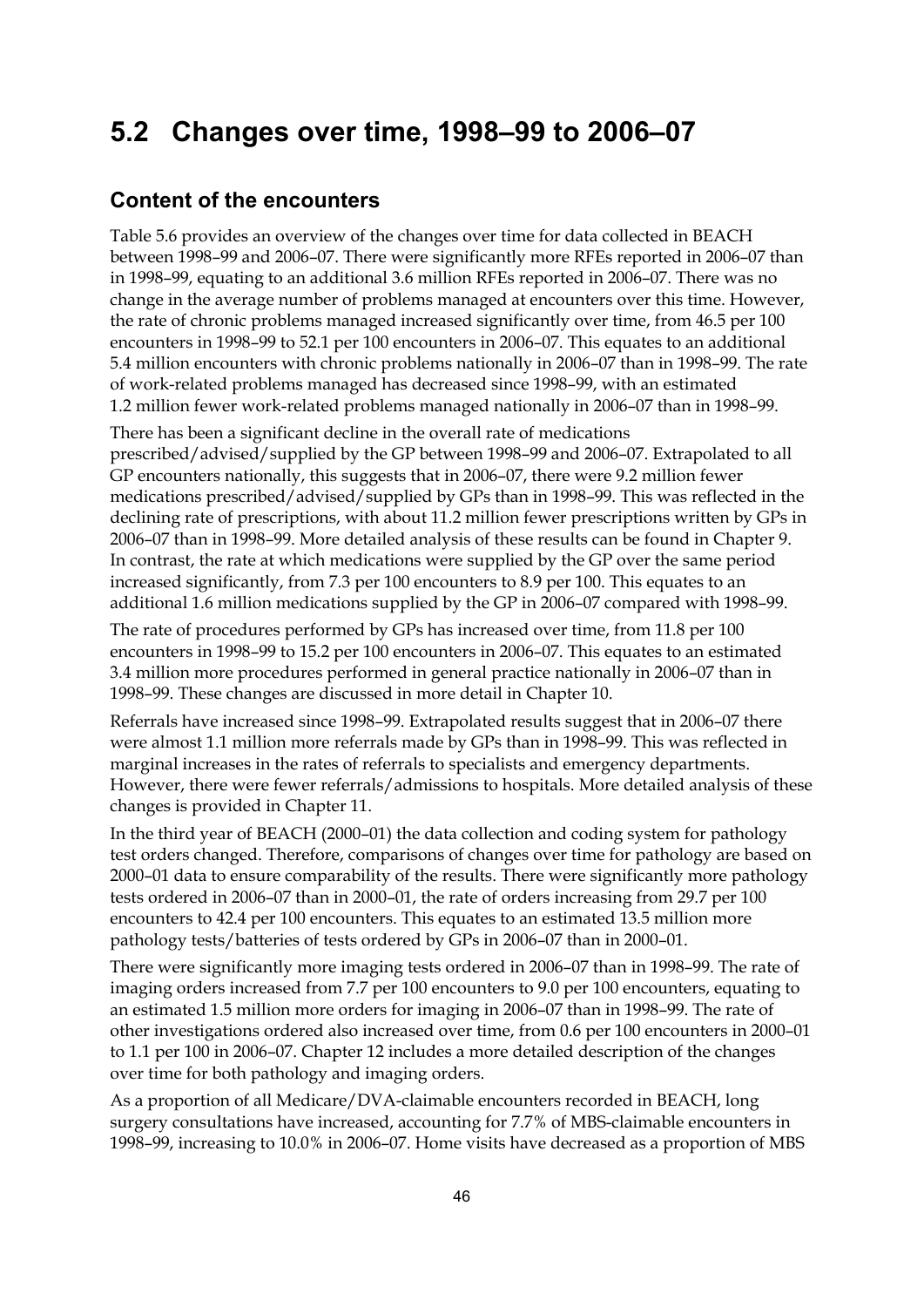encounters, from 1.9% in 1998–99 to 0.9% in 2006–07. The proportion of other items (not belonging to any of the MBS consultation categories specified) has declined significantly over time, from 2.4% of all items in 1998–99 to 1.4% in 2006–07 (Table 5.7).

In the subsample study for length of consultation that included start and finish times for A1 Medicare/DVA-claimable encounters, there was no significant change in length of consultation between 2000–01 and 2006–07. In 2000–01 the mean length of such consultations was 14.8 minutes and the median length was 13.0 minutes. In 2006–07 the mean length was 14.9 minutes and the median length remained at 13.0 minutes. There was also no significant change in consultation length when all encounters with a GP Medicare item number were considered over time (Table 5.8).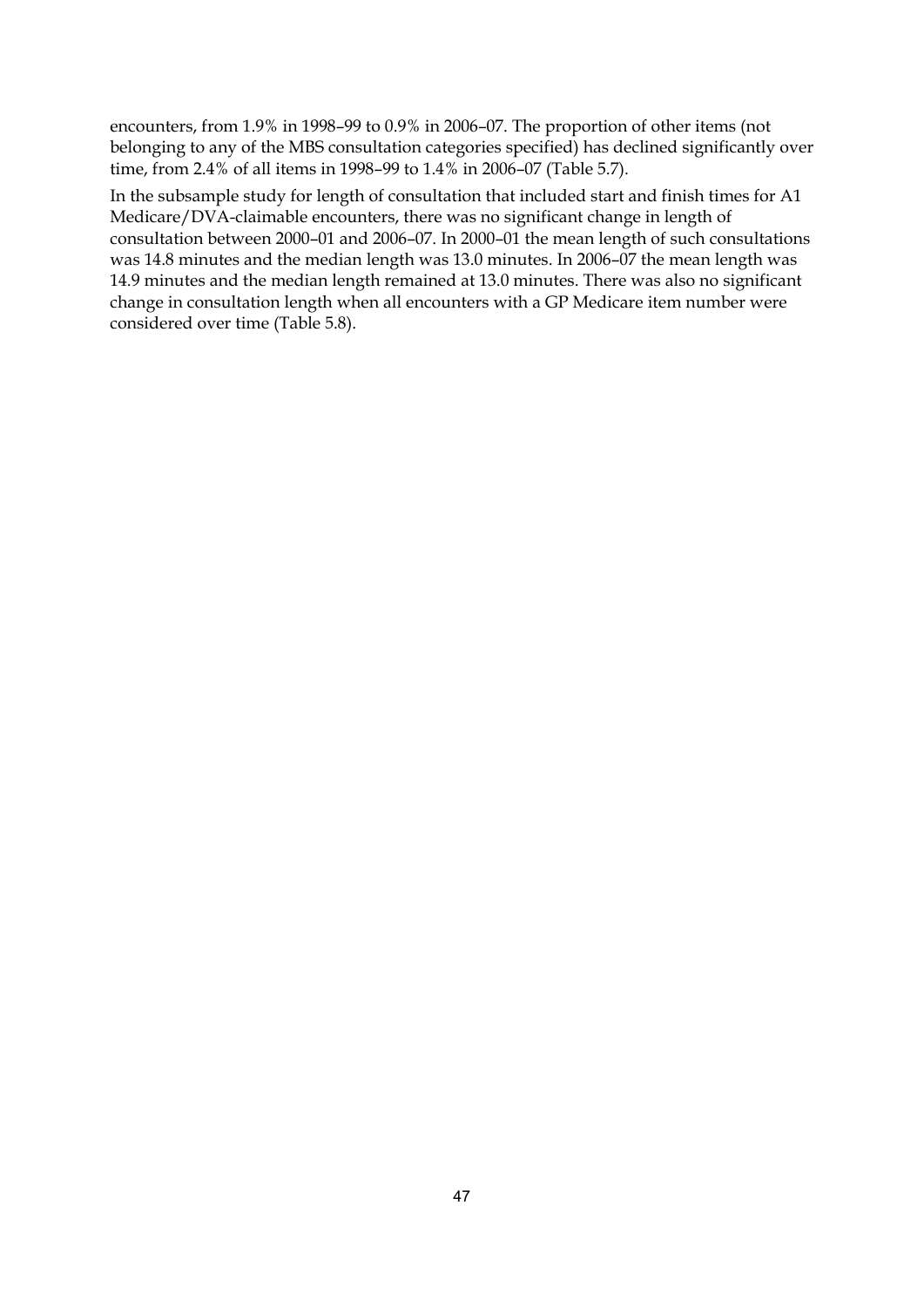|                       |                            | Rate per 100 encounters (95% CI) |                            |                            |                            |                            |                            |                            |                            |   |           |  |
|-----------------------|----------------------------|----------------------------------|----------------------------|----------------------------|----------------------------|----------------------------|----------------------------|----------------------------|----------------------------|---|-----------|--|
|                       | 1998-99                    | 1999-00                          | 2000-01                    | $2001 - 02$                | $2002 - 03$                | 2003-04                    | 2004-05                    | 2005-06                    | 2006-07                    |   |           |  |
| Variable              | $(n = 96,901)$             | $(n = 104, 856)$                 | $(n = 99, 307)$            | $(n = 96,973)$             | $(n = 100, 987)$           | $(n = 98,877)$             | $(n = 94, 386)$            | $(n = 101,993)$            | $(n = 91,805)$             | ↓ | (000)'    |  |
| Reasons for encounter | 146.3<br>$(144.6 - 148.0)$ | 148.5<br>$(146.7 - 150.2)$       | 151.0<br>$(149.2 - 152.8)$ | 149.2<br>$(147.4 - 150.9)$ | 150.9<br>$(149.0 - 152.7)$ | 150.2<br>$(148.4 - 152.0)$ | 149.6<br>$(147.8 - 151.5)$ | 150.3<br>$(148.4 - 152.2)$ | 150.8<br>$(148.9 - 152.7)$ | ♠ | $+3,600$  |  |
| Problems managed      | 145.3<br>$(143.5 - 147.2)$ | 146.7<br>$(144.9 - 148.6)$       | 144.5<br>$(142.8 - 146.3)$ | 143.4<br>(141.7–145.2)     | 144.9<br>$(143.0 - 146.8)$ | 146.3<br>$(144.4 - 148.2)$ | 145.5<br>$(143.6 - 147.4)$ | 146.2<br>$(144.2 - 148.2)$ | 148.5<br>$(146.4 - 150.6)$ |   |           |  |
| New problems          | 54.5<br>$(53.0 - 56.0)$    | 45.3<br>$(43.6 - 46.9)$          | 47.4<br>$(45.7 - 49.0)$    | 55.1<br>$(53.8 - 56.5)$    | 57.0<br>$(55.6 - 58.3)$    | 55.9<br>$(54.5 - 57.3)$    | 55.2<br>$(53.8 - 56.5)$    | 56.9<br>$(55.5 - 58.2)$    | 56.5<br>$(55.1 - 57.9)$    |   |           |  |
| Chronic problems      | 46.5<br>$(44.9 - 48.0)$    | 47.6<br>$(45.9 - 49.3)$          | 47.3<br>$(45.8 - 48.9)$    | 48.4<br>$(46.9 - 49.9)$    | 48.2<br>$(46.5 - 49.8)$    | 50.8<br>$(49.0 - 52.5)$    | 50.8<br>$(49.1 - 52.5)$    | 50.9<br>$(49.1 - 52.8)$    | 52.1<br>$(50.4 - 53.7)$    | ♠ | $+5,430$  |  |
| Work-related          | 4.0<br>$(3.7 - 4.3)$       | 3.2<br>$(2.9 - 3.5)$             | 3.3<br>$(3.1 - 3.5)$       | 3.0<br>$(2.7 - 3.2)$       | NAv                        | NAv                        | 3.1<br>$(2.8 - 3.5)$       | 2.8<br>$(2.6 - 3.1)$       | 2.9<br>$(2.6 - 3.1)$       | Ψ | $-1,160$  |  |
| Medications           | 109.7<br>$(107.4 - 112.0)$ | 110.1<br>$(107.8 - 112.4)$       | 108.2<br>$(105.7 - 110.6)$ | 104.5<br>$(102.2 - 106.9)$ | 103.8<br>$(101.4 - 106.2)$ | 104.4<br>$(102.1 - 106.7)$ | 101.5<br>$(99.3 - 103.8)$  | 104.4<br>$(101.8 - 107.0)$ | 101.5<br>$(99.2 - 103.9)$  | ₩ | $-9,200$  |  |
| Prescribed            | 93.6<br>$(91.2 - 96.1)$    | 93.8<br>$(91.5 - 96.2)$          | 92.3<br>$(89.9 - 94.7)$    | 88.0<br>$(85.6 - 90.4)$    | 84.3<br>$(81.8 - 86.9)$    | 86.0<br>$(83.6 - 88.5)$    | 83.4<br>$(81.2 - 85.5)$    | 85.8<br>$(83.3 - 88.4)$    | 83.3<br>$(81.0 - 85.5)$    |   | $-11,240$ |  |
| GP-supplied           | 7.3<br>$(6.5 - 8.1)$       | 6.9<br>$(6.0 - 7.7)$             | 6.9<br>$(5.9 - 7.9)$       | 7.6<br>$(6.6 - 8.7)$       | 9.3<br>$(8.0 - 10.6)$      | 8.6<br>$(7.6 - 9.6)$       | 8.1<br>$(7.3 - 8.8)$       | 8.8<br>$(8.2 - 9.5)$       | 8.9<br>$(8.2 - 9.6)$       | ♠ | $+1,590$  |  |
| Advised OTC           | 8.8<br>$(8.1 - 9.5)$       | 9.4<br>$(8.7 - 10.1)$            | 9.0<br>$(8.2 - 9.7)$       | 8.9<br>$(8.2 - 9.6)$       | 10.2<br>$(9.3 - 11.1)$     | 9.8<br>$(9.0 - 10.5)$      | 10.1<br>$(9.2 - 10.9)$     | 9.8<br>$(9.0 - 10.5)$      | 9.4<br>$(8.7 - 10.1)$      |   |           |  |
| Other treatments      | 43.2<br>$(41.3 - 45.1)$    | 46.0<br>$(44.1 - 47.8)$          | 49.4<br>$(47.1 - 51.7)$    | 51.9<br>$(49.5 - 54.2)$    | 51.8<br>$(49.3 - 54.3)$    | 51.4<br>$(48.9 - 53.8)$    | 54.7<br>$(52.1 - 57.3)$    | 43.6<br>$(41.5 - 45.8)$    | 44.7<br>$(42.3 - 47.0)$    | ş |           |  |
| Clinical              | 31.4<br>$(29.7 - 33.0)$    | 33.5<br>$(31.8 - 35.2)$          | 37.2<br>$(35.1 - 39.3)$    | 38.1<br>$(36.1 - 40.1)$    | 37.2<br>$(35.0 - 39.4)$    | 36.6<br>$(34.5 - 38.8)$    | 39.2<br>$(37.1 - 41.4)$    | 29.2<br>$(27.3 - 31.1)$    | 29.5<br>$(27.6 - 31.4)$    | § |           |  |
| Procedural            | 11.8<br>$(11.2 - 12.5)$    | 12.5<br>$(11.9 - 13.0)$          | 12.2<br>$(11.6 - 12.8)$    | 13.8<br>$(13.1 - 14.5)$    | 14.6<br>$(13.9 - 15.3)$    | 14.7<br>$(14.0 - 15.5)$    | 15.5<br>$(14.6 - 16.4)$    | 14.4<br>$(13.7 - 15.1)$    | 15.2<br>$(14.4 - 16.0)$    | ♠ | $+3,410$  |  |

**Table 5.6: Content of encounters, summary of annual results, BEACH, 1998–99 to 2006–07** 

*(continued)*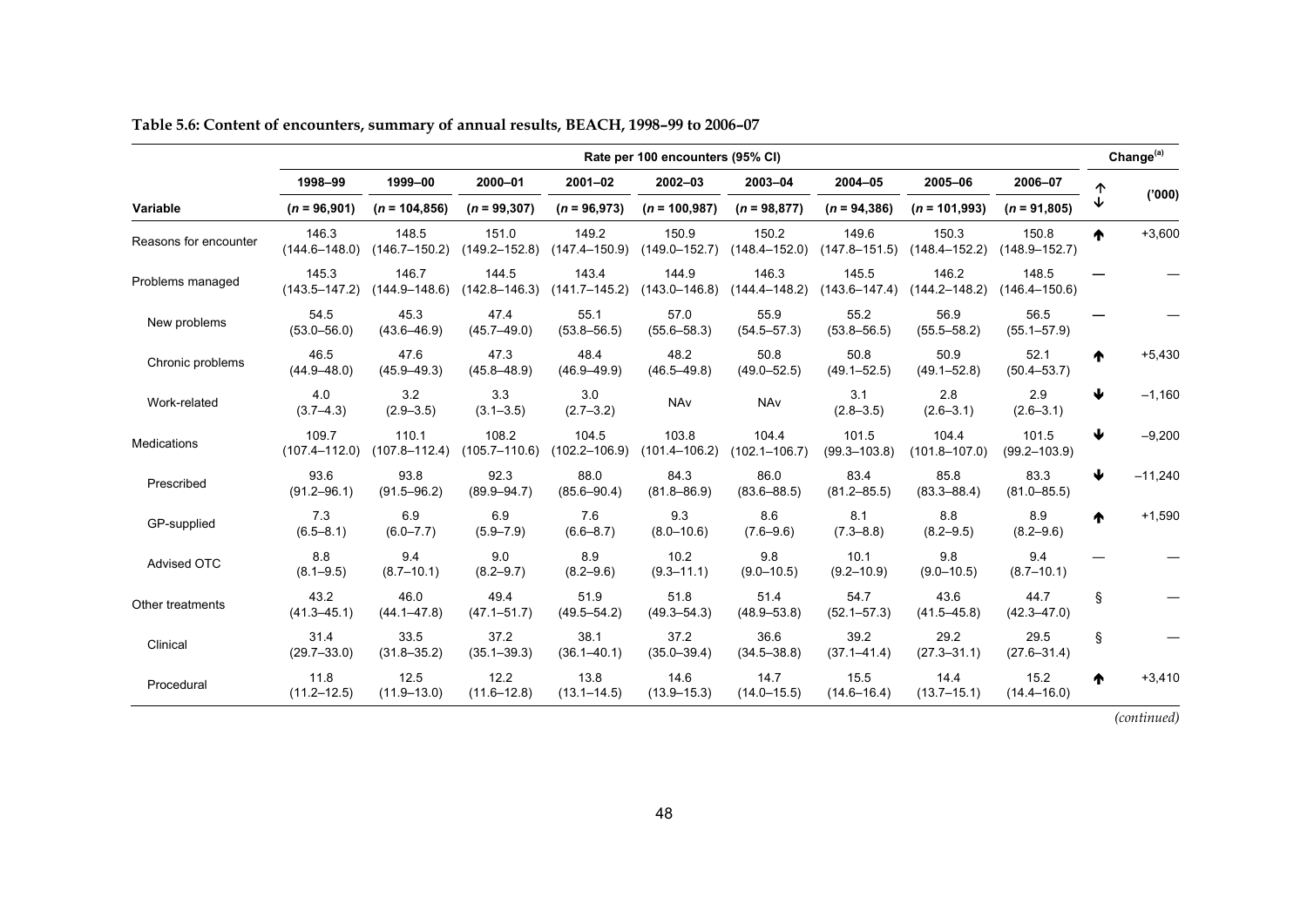|                                                          |                                   |                                   |                         |                         | Rate per 100 encounters (95% CI) |                         |                         |                         |                         |                 | Change <sup>(a)</sup> |
|----------------------------------------------------------|-----------------------------------|-----------------------------------|-------------------------|-------------------------|----------------------------------|-------------------------|-------------------------|-------------------------|-------------------------|-----------------|-----------------------|
|                                                          | 1998-99                           | 1999-00                           | 2000-01                 | $2001 - 02$             | 2002-03                          | 2003-04                 | 2004-05                 | 2005-06                 | 2006-07                 | ↑               |                       |
| Variable                                                 | $(n = 96,901)$                    | $(n = 104, 856)$                  | $(n = 99, 307)$         | $(n = 96,973)$          | $(n = 100, 987)$                 | $(n = 98,877)$          | $(n = 94, 386)$         | $(n = 101,993)$         | $(n = 91,805)$          | ↓               | (000)                 |
| Referrals                                                | 11.1<br>$(10.7 - 11.6)$           | 11.1<br>$(10.7 - 11.6)$           | 10.4<br>$(10.0 - 10.8)$ | 10.5<br>$(10.1 - 10.9)$ | 11.1<br>$(10.7 - 11.6)$          | 11.6<br>$(11.1 - 12.1)$ | 11.5<br>$(11.1 - 12.0)$ | 12.0<br>$(11.5 - 12.5)$ | 12.2<br>$(11.7 - 12.7)$ | ᠰ               | $+1,050$              |
| Specialist                                               | 7.4<br>$(7.1 - 7.7)$              | 7.3<br>$(7.0 - 7.6)$              | 7.4<br>$(7.1 - 7.7)$    | 7.3<br>$(7.0 - 7.6)$    | 7.7<br>$(7.3 - 8.0)$             | 7.9<br>$(7.5 - 8.2)$    | 7.7<br>$(7.4 - 8.0)$    | 8.2<br>$(7.8 - 8.5)$    | 8.0<br>$(7.7 - 8.4)$    | 个               | $+570$                |
| Allied health services <sup>(b)</sup>                    | 3.0<br>$(2.8 - 3.2)$              | 3.1<br>$(2.9 - 3.3)$              | 2.3<br>$(2.2 - 2.5)$    | 2.3<br>$(2.1 - 2.4)$    | 2.5<br>$(2.3 - 2.7)$             | 2.6<br>$(2.4 - 2.8)$    | 2.7<br>$(2.5 - 2.9)$    | 2.9<br>$(2.7 - 3.1)$    | 3.1<br>$(2.9 - 3.3)$    | Ş               |                       |
| Hospital                                                 | 0.7<br>$(0.6 - 0.8)$              | 0.7<br>$(0.6 - 0.8)$              | 0.5<br>$(0.4 - 0.6)$    | 0.4<br>$(0.4 - 0.5)$    | 0.6<br>$(0.5 - 0.6)$             | 0.6<br>$(0.5 - 0.6)$    | 0.5<br>$(0.4 - 0.5)$    | 0.4<br>$(0.3 - 0.4)$    | 0.4<br>$(0.3 - 0.5)$    | ₩               | $-310$                |
| Emergency department                                     | 0.1<br>$(0.0 - 0.1)$              | 0.1<br>$(0.1 - 0.1)$              | 0.1<br>$(0.1 - 0.1)$    | 0.1<br>$(0.1 - 0.2)$    | 0.1<br>$(0.1 - 0.2)$             | 0.2<br>$(0.1 - 0.2)$    | 0.2<br>$(0.1 - 0.2)$    | 0.2<br>$(0.2 - 0.2)$    | 0.2<br>$(0.1 - 0.2)$    | 个               | $+100$                |
| Other referrals/other<br>medical services <sup>(b)</sup> | 0.0 <sup>T</sup><br>$(0.0 - 0.0)$ | 0.0 <sup>T</sup><br>$(0.0 - 0.0)$ | 0.2<br>$(0.1 - 0.2)$    | 0.4<br>$(0.3 - 0.4)$    | 0.3<br>$(0.2 - 0.3)$             | 0.4<br>$(0.4 - 0.5)$    | 0.4<br>$(0.4 - 0.5)$    | 0.4<br>$(0.3 - 0.4)$    | 0.5<br>$(0.5 - 0.6)$    | ♠               | $+510$                |
| Pathology <sup>(c)</sup>                                 | NAv                               | NAv                               | 29.7<br>$(28.4 - 30.9)$ | 31.0<br>$(29.7 - 32.4)$ | 32.9<br>$(31.5 - 34.4)$          | 35.2<br>$(33.7 - 36.7)$ | 36.7<br>$(35.2 - 38.2)$ | 38.6<br>$(36.9 - 40.3)$ | 42.4<br>$(40.7 - 44.2)$ | ↑               | $+13,530$             |
| Imaging <sup>(d)</sup>                                   | <b>NAv</b>                        | NAv                               | 7.7<br>$(7.3 - 8.0)$    | 79<br>$(7.6 - 8.2)$     | 8.6<br>$(8.2 - 9.0)$             | 8.2<br>$(7.8 - 8.6)$    | 8.3<br>$(8.0 - 8.6)$    | 8.8<br>$(8.4 - 9.2)$    | 9.0<br>$(8.6 - 9.3)$    | $\blacklozenge$ | $+1,460$              |
| Other investigations <sup>(d)</sup>                      | NAv                               | NAv                               | 0.6<br>$(0.5 - 0.7)$    | 0.9<br>$(0.8 - 1.0)$    | 1.0<br>$(0.9 - 1.1)$             | 1.0<br>$(1.0 - 1.1)$    | 1.1<br>$(1.0 - 1.2)$    | 1.0<br>$(0.9 - 1.1)$    | 1.1<br>$(1.0 - 1.2)$    | ᠰ               | $+520$                |

**Table 5.6 (continued): Summary of morbidity and management, summary of annual results, BEACH, 1998–99 to 2006–07** 

(a) The direction and type of change is indicated for each variable:  $\bigwedge\blacklozenge$  indicates a statistically significant change,  $\uparrow\blacklozenge$  indicates a marginal change, § indicates a non-linear significant or marginal chang and — indicates there was no change. Statistically significant linear changes have been extrapolated to estimate the national average annual change and are reported in thousands in the far right column.

(b) In the first 2 years 'allied health services' and 'other referrals' were grouped together and reported together.

(c) In the third year of BEACH the data collection and data coding system for pathology changed. Changes over time are calculated using the 2000–01 data to ensure comparability.

(d) In the first 2 years 'imaging' and 'other investigations' were grouped and reported together.

Ŧ Rates are reported to one decimal place. This indicates that the rate is < 0.05 per 100 encounters.

*Note:* CI—confidence interval; NAv—not available; OTC—over-the-counter.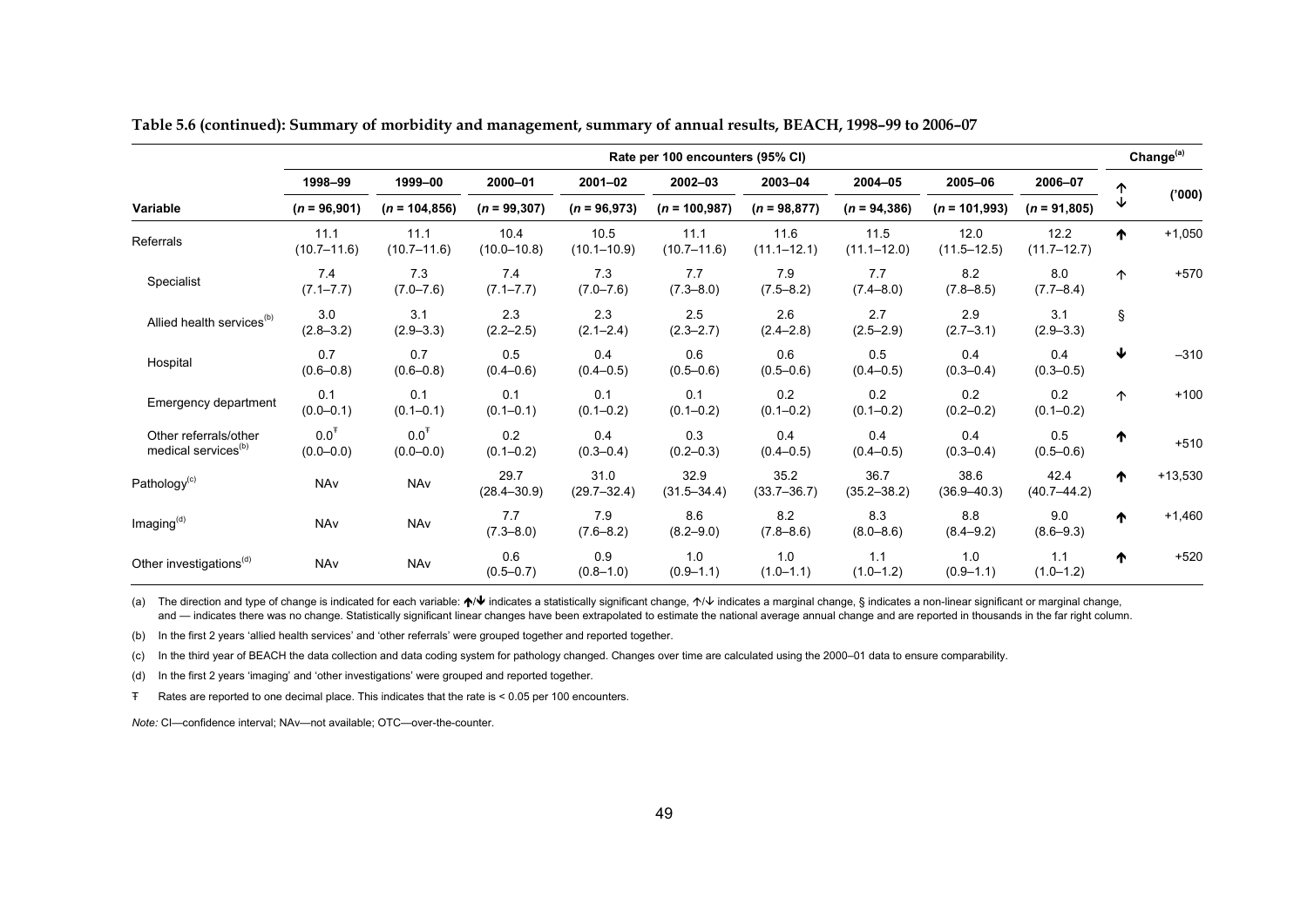|                                         | Percentage distribution of Medicare/DVA-claimable encounters <sup>(a)</sup> (95% CI) |                                   |                                   |                                   |                                   |                                   |                                   |                                   |                                   |        |  |  |
|-----------------------------------------|--------------------------------------------------------------------------------------|-----------------------------------|-----------------------------------|-----------------------------------|-----------------------------------|-----------------------------------|-----------------------------------|-----------------------------------|-----------------------------------|--------|--|--|
|                                         | 1998-99                                                                              | 1999-00                           | 2000-01                           | $2001 - 02$                       | $2002 - 03$                       | 2003-04                           | 2004-05                           | 2005-06                           | 2006-07                           |        |  |  |
| <b>MBS/DVA consultation</b><br>category | $(n = 96,901)$                                                                       | $(n = 104, 856)$                  | $(n = 99, 307)$                   | $(n = 96,973)$                    | $(n = 100, 987)$                  | $(n = 98, 877)$                   | $(n = 94, 386)$                   | $(n = 101,993)$                   | $(n = 91,805)$                    | ↑<br>↓ |  |  |
| Short surgery consultations             | 1.5<br>$(1.3 - 1.7)$                                                                 | 1.4<br>$(1.1 - 1.8)$              | 1.6<br>$(0.3 - 2.0)$              | 1.1<br>$(0.9 - 1.3)$              | 1.2<br>$(1.0 - 1.4)$              | 1.2<br>$(0.9 - 1.4)$              | 1.0<br>$(0.8 - 1.3)$              | 1.0<br>$(0.8 - 1.1)$              | 1.1<br>$(0.9 - 1.4)$              |        |  |  |
| Standard surgery consultations          | 84.6<br>$(83.7 - 85.4)$                                                              | 84.1<br>$(83.2 - 84.9)$           | 83.9<br>$(82.9 - 84.9)$           | 84.1<br>$(83.1 - 85.0)$           | 82.8<br>$(81.8 - 83.9)$           | 82.4<br>$(81.2 - 83.6)$           | 82.3<br>$(81.0 - 83.5)$           | 83.7<br>$(82.7 - 84.7)$           | 83.4<br>$(82.4 - 84.3)$           |        |  |  |
| Long surgery consultations              | 7.7<br>$(7.1 - 8.3)$                                                                 | 8.7<br>$(8.0 - 9.3)$              | 8.8<br>$(8.2 - 9.5)$              | 8.7<br>$(8.0 - 9.3)$              | 9.6<br>$(8.9 - 10.2)$             | 9.7<br>$(9.0 - 10.4)$             | 10.5<br>$(9.7 - 11.2)$            | 9.8<br>$(9.1 - 10.5)$             | 10.0<br>$(9.3 - 10.6)$            | ₼      |  |  |
| Prolonged surgery consultations         | 0.6<br>$(0.4 - 0.8)$                                                                 | 0.6<br>$(0.5 - 0.7)$              | 0.7<br>$(0.5 - 0.8)$              | 0.7<br>$(0.5 - 0.8)$              | 0.8<br>$(0.6 - 0.9)$              | 0.7<br>$(0.6 - 0.9)$              | 0.8<br>$(0.6 - 0.9)$              | 0.7<br>$(0.5 - 0.8)$              | 0.6<br>$(0.5 - 0.7)$              |        |  |  |
| Home visits                             | 1.9<br>$(1.7 - 2.2)$                                                                 | 1.5<br>$(1.3 - 1.7)$              | 1.5<br>$(1.2 - 1.9)$              | 1.6<br>$(1.3 - 1.9)$              | 1.3<br>$(1.1 - 1.6)$              | 1.4<br>$(1.0 - 1.8)$              | 1.0<br>$(0.8 - 1.2)$              | 1.2<br>$(0.9 - 1.5)$              | 0.9<br>$(0.7 - 1.1)$              | ₩      |  |  |
| Hospital                                | 0.4<br>$(0.3 - 0.6)$                                                                 | 0.5<br>$(0.3 - 0.7)$              | 0.2<br>$(0.1 - 0.3)$              | 0.2<br>$(0.1 - 0.3)$              | 0.4<br>$(0.2 - 0.6)$              | 0.4<br>$(0.3 - 0.5)$              | 0.2<br>$(0.1 - 0.3)$              | 0.2<br>$(0.1 - 0.3)$              | 0.2<br>$(0.1 - 0.3)$              | ↓      |  |  |
| Residential aged care facility          | 0.9<br>$(0.7 - 1.1)$                                                                 | 1.0<br>$(0.8 - 1.2)$              | 0.7<br>$(0.5 - 1.0)$              | 1.0<br>$(0.7 - 1.3)$              | 1.2<br>$(0.9 - 1.6)$              | 1.2<br>$(0.9 - 1.4)$              | 1.2<br>$(0.8 - 1.6)$              | 1.3<br>$(0.9 - 1.6)$              | 1.3<br>$(1.0 - 1.6)$              |        |  |  |
| Chronic disease management              | N/A                                                                                  | N/A                               | 0.0 <sup>T</sup><br>$(0.0 - 0.0)$ | 0.1<br>$(0.1 - 0.3)$              | 0.1<br>$(0.1 - 0.1)$              | 0.1<br>$(0.1 - 0.2)$              | 0.2<br>$(0.1 - 0.2)$              | 0.3<br>$(0.2 - 0.4)$              | 0.4<br>$(0.3 - 0.5)$              | ₼      |  |  |
| Case conference                         | N/A                                                                                  | N/A                               | 0.0 <sup>T</sup><br>$(0.0 - 0.0)$ | 0.0 <sup>T</sup><br>$(0.0 - 0.0)$ | 0.0 <sup>T</sup><br>$(0.0 - 0.0)$ | 0.0 <sup>T</sup><br>$(0.0 - 0.0)$ | 0.0 <sup>T</sup><br>$(0.0 - 0.0)$ | 0.0 <sup>T</sup><br>$(0.0 - 0.0)$ | 0.0 <sup>T</sup><br>$(0.0 - 0.0)$ |        |  |  |
| Health assessment                       | N/A                                                                                  | 0.0 <sup>T</sup><br>$(0.0 - 0.0)$ | 0.1<br>$(0.1 - 0.1)$              | 0.1<br>$(0.1 - 0.2)$              | 0.1<br>$(0.1 - 0.2)$              | 0.2<br>$(0.1 - 0.2)$              | 0.2<br>$(0.1 - 0.2)$              | 0.2<br>$(0.1 - 0.2)$              | 0.3<br>$(0.2 - 0.3)$              | ᠰ      |  |  |
| Incentive payments                      | N/A                                                                                  | N/A                               | N/A                               | N/A                               | 0.1<br>$(0.1 - 0.1)$              | 0.1<br>$(0.1 - 0.1)$              | 0.1<br>$(0.1 - 0.2)$              | 0.2<br>$(0.1 - 0.2)$              | 0.2<br>$(0.1 - 0.2)$              |        |  |  |
| Other items                             | 2.4<br>$(2.1 - 2.7)$                                                                 | 2.3<br>$(2.0 - 2.6)$              | 2.5<br>$(2.0 - 3.0)$              | 2.5<br>$(1.9 - 3.0)$              | 2.4<br>$(1.8 - 3.0)$              | 2.7<br>$(2.0 - 3.5)$              | 2.6<br>$(1.7 - 3.4)$              | 1.6<br>$(1.3 - 0.8)$              | 1.4<br>$(1.1 - 1.7)$              | ↓      |  |  |

**Table 5.7: Type of encounter, summary of annual results (most frequent events), BEACH, 1998–99 to 2006–07** 

(a) Missing data removed.

(b) The direction and type of change is indicated for each variable:  $\uparrow/\downarrow$  indicates a statistically significant change,  $\uparrow/\downarrow$  indicates a marginal change, § indicates a non-linear significant or marginal change, and—indicates there was no change.

Ŧ Rates are reported to one decimal place. This indicates that the rate is < 0.05 per 100 encounters.

*Note:* Includes encounters that were recorded as claimable through the Australian Government Department of Veterans' Affairs (DVA). CI—confidence interval; MBS—Medicare Benefits Schedule; N/A—not applicable.